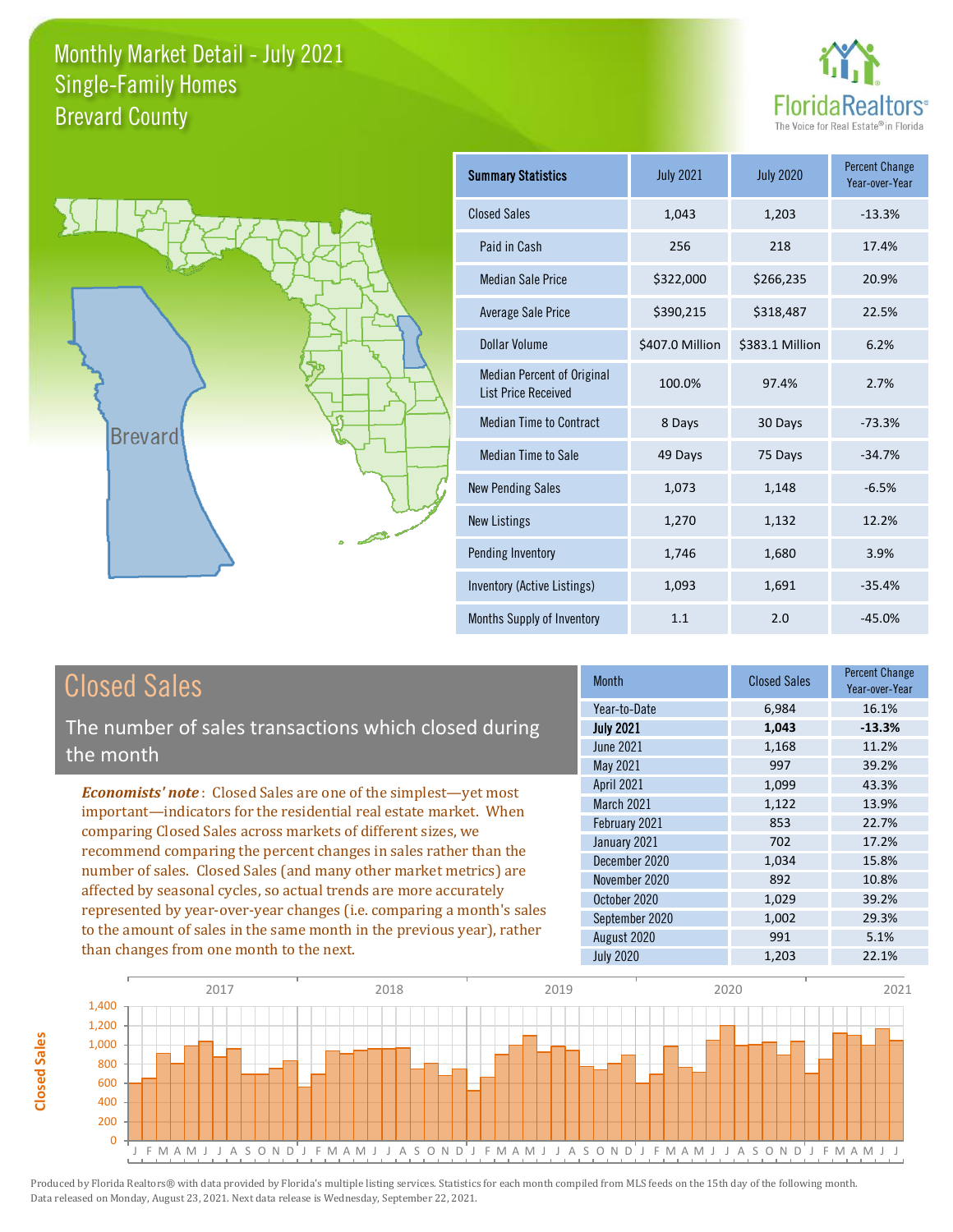this statistic should be interpreted with care.



198 28.6%

| Cash Sales                                                                     | <b>Month</b>      | <b>Cash Sales</b> | <b>Percent Change</b><br>Year-over-Year |
|--------------------------------------------------------------------------------|-------------------|-------------------|-----------------------------------------|
|                                                                                | Year-to-Date      | 1,727             | 55.6%                                   |
| The number of Closed Sales during the month in which                           | <b>July 2021</b>  | 256               | 17.4%                                   |
| buyers exclusively paid in cash                                                | <b>June 2021</b>  | 289               | 68.0%                                   |
|                                                                                | May 2021          | 276               | 124.4%                                  |
|                                                                                | <b>April 2021</b> | 295               | 186.4%                                  |
|                                                                                | <b>March 2021</b> | 258               | 41.0%                                   |
| <b>Economists' note:</b> Cash Sales can be a useful indicator of the extent to | February 2021     | 197               | 34.9%                                   |
| which investors are participating in the market. Why? Investors are            | January 2021      | 156               | $-5.5%$                                 |
| far more likely to have the funds to purchase a home available up front,       | December 2020     | 204               | 21.4%                                   |
| whereas the typical homebuyer requires a mortgage or some other                | November 2020     | 187               | 10.0%                                   |
| form of financing. There are, of course, many possible exceptions, so          | October 2020      | 186               | 14.8%                                   |



# Cash Sales as a Percentage of Closed Sales

The percentage of Closed Sales during the month which were Cash Sales

*Economists' note* : This statistic is simply another way of viewing Cash Sales. The remaining percentages of Closed Sales (i.e. those not paid fully in cash) each month involved some sort of financing, such as mortgages, owner/seller financing, assumed loans, etc.

| Month            | <b>Percent of Closed</b><br>Sales Paid in Cash | <b>Percent Change</b><br>Year-over-Year |
|------------------|------------------------------------------------|-----------------------------------------|
| Year-to-Date     | 24.7%                                          | 33.5%                                   |
| <b>July 2021</b> | 24.5%                                          | 35.4%                                   |
| June 2021        | 24.7%                                          | 50.6%                                   |
| <b>May 2021</b>  | 27.7%                                          | 61.0%                                   |
| April 2021       | 26.8%                                          | 100.0%                                  |
| March 2021       | 23.0%                                          | 23.7%                                   |
| February 2021    | 23.1%                                          | 10.0%                                   |
| January 2021     | 22.2%                                          | $-19.3%$                                |
| December 2020    | 19.7%                                          | 4.8%                                    |
| November 2020    | 21.0%                                          | $-0.5%$                                 |
| October 2020     | 18.1%                                          | $-17.4%$                                |
| September 2020   | 19.8%                                          | $-0.5%$                                 |
| August 2020      | 18.3%                                          | $-12.4%$                                |
| <b>July 2020</b> | 18.1%                                          | $-12.6%$                                |

August 2020 181 -8.1%

September 2020

July 2020 218 6.9%

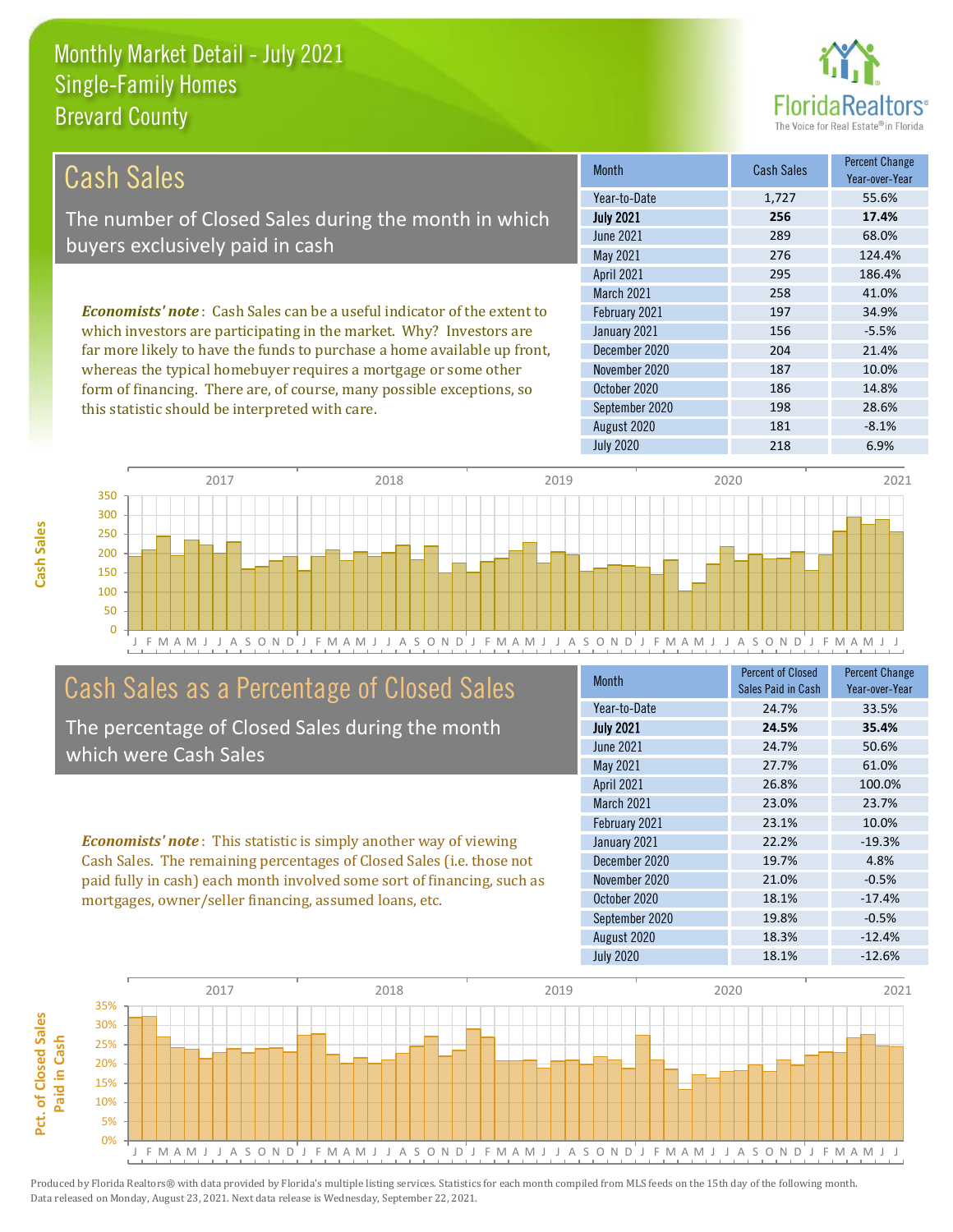

#### *Economists' note* : Median Sale Price is our preferred summary statistic for price activity because, unlike Average Sale Price, Median Sale Price is not sensitive to high sale prices for small numbers of homes that may not be characteristic of the market area. Keep in mind that median price trends over time are not always solely caused by changes in the general value of local real estate. Median sale price only reflects the values of the homes that *sold* each month, and the mix of the types of homes that sell can change over time. September 2020 \$260,000 8.3% August 2020 \$268,500 14.7% November 2020 \$275,000 14.6% October 2020 \$274,150 14.2% \$289,801 13.6% March 2021 **\$280,000** 5280,000 7.9% December 2020 \$270,000 \$2.9% June 2021 **\$314,250** \$314,250 20.9% May 2021 **\$290,000** \$290,000 16.0% February 2021 \$274,720 10.8% January 2021 **\$267,000** 10.8% April 2021 Month Median Sale Price Percent Change Year-over-Year July 2021 **\$322,000 20.9%** Year-to-Date \$290,000 13.7% Median Sale Price The median sale price reported for the month (i.e. 50% of sales were above and 50% of sales were below)



### Average Sale Price

The average sale price reported for the month (i.e. total sales in dollars divided by the number of sales)

*Economists' note* : Usually, we prefer Median Sale Price over Average Sale Price as a summary statistic for home prices. However, Average Sale Price does have its uses—particularly when it is analyzed alongside the Median Sale Price. For one, the relative difference between the two statistics can provide some insight into the market for higher-end homes in an area.

| <b>Month</b>     | <b>Average Sale Price</b> | <b>Percent Change</b><br>Year-over-Year |
|------------------|---------------------------|-----------------------------------------|
| Year-to-Date     | \$358,581                 | 17.5%                                   |
| <b>July 2021</b> | \$390,215                 | 22.5%                                   |
| <b>June 2021</b> | \$375,748                 | 18.2%                                   |
| May 2021         | \$367,768                 | 25.9%                                   |
| April 2021       | \$376,122                 | 23.6%                                   |
| March 2021       | \$339,852                 | 11.5%                                   |
| February 2021    | \$319,959                 | 7.8%                                    |
| January 2021     | \$319,376                 | 12.7%                                   |
| December 2020    | \$335,807                 | 12.3%                                   |
| November 2020    | \$335,521                 | 17.3%                                   |
| October 2020     | \$336,220                 | 22.2%                                   |
| September 2020   | \$323,334                 | 17.6%                                   |
| August 2020      | \$316,208                 | 9.3%                                    |
| <b>July 2020</b> | \$318,487                 | 10.2%                                   |

July 2020 \$266,235 9.1%



Produced by Florida Realtors® with data provided by Florida's multiple listing services. Statistics for each month compiled from MLS feeds on the 15th day of the following month. Data released on Monday, August 23, 2021. Next data release is Wednesday, September 22, 2021.

**Average Sale Price**

**Average Sale Price**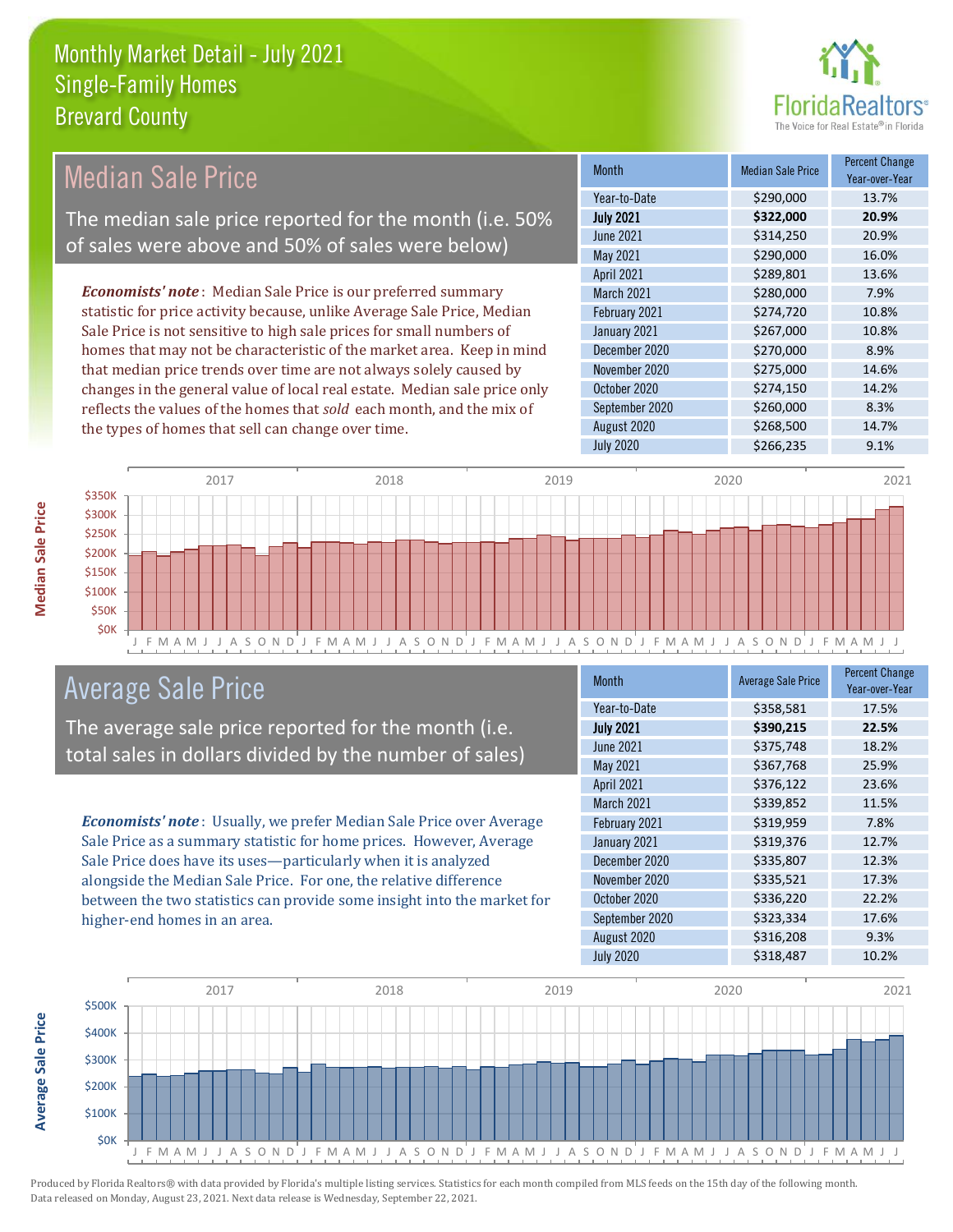

#### ollar Volume

The sum of the sale prices for all sales which closed during the month

*Economists' note* : Dollar Volume is simply the sum of all sale prices in a given time period, and can quickly be calculated by multiplying Closed Sales by Average Sale Price. It is a strong indicator of the health of the real estate industry in a market, and is of particular interest to real estate professionals, investors, analysts, and government agencies. Potential home sellers and home buyers, on the other hand, will likely be better served by paying attention to trends in the two components of Dollar Volume (i.e. sales and prices) individually.

| <b>Month</b>      | Dollar Volume   | <b>Percent Change</b><br>Year-over-Year |
|-------------------|-----------------|-----------------------------------------|
| Year-to-Date      | \$2.5 Billion   | 36.4%                                   |
| <b>July 2021</b>  | \$407.0 Million | 6.2%                                    |
| <b>June 2021</b>  | \$438.9 Million | 31.5%                                   |
| May 2021          | \$366.7 Million | 75.3%                                   |
| <b>April 2021</b> | \$413.4 Million | 77.0%                                   |
| March 2021        | \$381.3 Million | 27.0%                                   |
| February 2021     | \$272.9 Million | 32.3%                                   |
| January 2021      | \$224.2 Million | 32.1%                                   |
| December 2020     | \$347.2 Million | 30.0%                                   |
| November 2020     | \$299.3 Million | 30.0%                                   |
| October 2020      | \$346.0 Million | 70.2%                                   |
| September 2020    | \$324.0 Million | 52.1%                                   |
| August 2020       | \$313.4 Million | 14.8%                                   |
| <b>July 2020</b>  | \$383.1 Million | 34.5%                                   |



# Median Percent of Original List Price Received

The median of the sale price (as a percentage of the original list price) across all properties selling during the month

*Economists' note* : The Median Percent of Original List Price Received is useful as an indicator of market recovery, since it typically rises as buyers realize that the market may be moving away from them and they need to match the selling price (or better it) in order to get a contract on the house. This is usually the last measure to indicate a market has shifted from down to up, so it is what we would call a *lagging* indicator.

| <b>Month</b>     | Med. Pct. of Orig.<br><b>List Price Received</b> | <b>Percent Change</b><br>Year-over-Year |
|------------------|--------------------------------------------------|-----------------------------------------|
| Year-to-Date     | 100.0%                                           | 2.8%                                    |
| <b>July 2021</b> | 100.0%                                           | 2.7%                                    |
| June 2021        | 100.0%                                           | 2.7%                                    |
| May 2021         | 100.0%                                           | 2.7%                                    |
| April 2021       | 100.0%                                           | 2.5%                                    |
| March 2021       | 100.0%                                           | 2.8%                                    |
| February 2021    | 98.3%                                            | 1.2%                                    |
| January 2021     | 98.5%                                            | 2.1%                                    |
| December 2020    | 98.4%                                            | 1.5%                                    |
| November 2020    | 98.4%                                            | 1.3%                                    |
| October 2020     | 98.1%                                            | 1.6%                                    |
| September 2020   | 98.0%                                            | 1.0%                                    |
| August 2020      | 97.9%                                            | 1.2%                                    |
| <b>July 2020</b> | 97.4%                                            | 0.9%                                    |

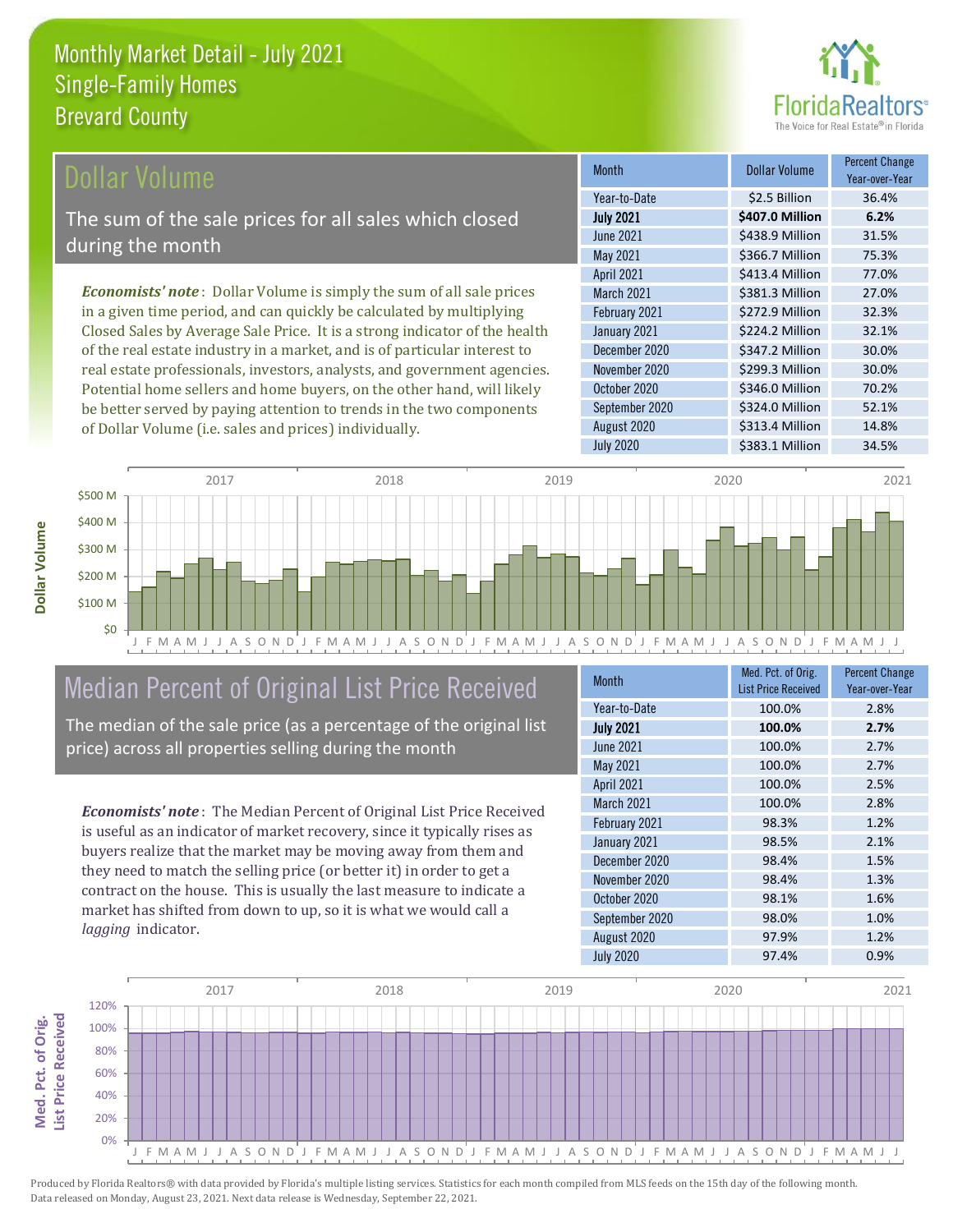

### Median Time to Contract

The median number of days between the listing date and contract date for all Closed Sales during the month

*Economists' note* : Like Time to Sale, Time to Contract is a measure of the length of the home selling process calculated for sales which closed during the month. The difference is that Time to Contract measures the number of days between the initial listing of a property and the signing of the contract which eventually led to the closing of the sale. When the gap between Median Time to Contract and Median Time to Sale grows, it is usually a sign of longer closing times and/or declining numbers of cash sales.

| <b>Month</b>      | Median Time to<br>Contract | <b>Percent Change</b><br>Year-over-Year |
|-------------------|----------------------------|-----------------------------------------|
| Year-to-Date      | 10 Days                    | $-68.8%$                                |
| <b>July 2021</b>  | 8 Days                     | $-73.3%$                                |
| <b>June 2021</b>  | 8 Days                     | $-78.9%$                                |
| May 2021          | 8 Days                     | $-69.2%$                                |
| <b>April 2021</b> | 10 Days                    | $-50.0%$                                |
| <b>March 2021</b> | 10 Days                    | $-67.7%$                                |
| February 2021     | 18 Days                    | $-52.6%$                                |
| January 2021      | 15 Days                    | $-58.3%$                                |
| December 2020     | 15 Days                    | $-50.0%$                                |
| November 2020     | 14 Days                    | $-51.7%$                                |
| October 2020      | 19 Days                    | $-50.0%$                                |
| September 2020    | 19 Days                    | $-38.7%$                                |
| August 2020       | 21 Days                    | $-30.0%$                                |
| <b>July 2020</b>  | 30 Days                    | $-6.3%$                                 |



#### Median Time to Sale

**Median Time to Contract**

**Median Time to** 

The median number of days between the listing date and closing date for all Closed Sales during the month

*Economists' note* : Time to Sale is a measure of the length of the home selling process, calculated as the number of days between the initial listing of a property and the closing of the sale. *Median* Time to Sale is the amount of time the "middle" property selling this month was on the market. That is, 50% of homes selling this month took *less* time to sell, and 50% of homes took *more* time to sell. Median Time to Sale gives a more accurate picture than Average Time to Sale, which can be skewed upward by small numbers of properties taking an abnormally long time to sell.

| <b>Month</b>     | <b>Median Time to Sale</b> | <b>Percent Change</b><br>Year-over-Year |
|------------------|----------------------------|-----------------------------------------|
| Year-to-Date     | 54 Days                    | $-29.9%$                                |
| <b>July 2021</b> | 49 Days                    | $-34.7%$                                |
| <b>June 2021</b> | 50 Days                    | $-41.2%$                                |
| May 2021         | 50 Days                    | $-30.6%$                                |
| April 2021       | 53 Days                    | $-15.9%$                                |
| March 2021       | 55 Days                    | $-26.7%$                                |
| February 2021    | 63 Days                    | $-24.1%$                                |
| January 2021     | 65 Days                    | $-17.7%$                                |
| December 2020    | 61 Days                    | $-11.6%$                                |
| November 2020    | 60 Days                    | $-10.4%$                                |
| October 2020     | 66 Days                    | $-14.3%$                                |
| September 2020   | 65 Days                    | $-11.0%$                                |
| August 2020      | 67 Days                    | $-5.6%$                                 |
| <b>July 2020</b> | 75 Days                    | 1.4%                                    |

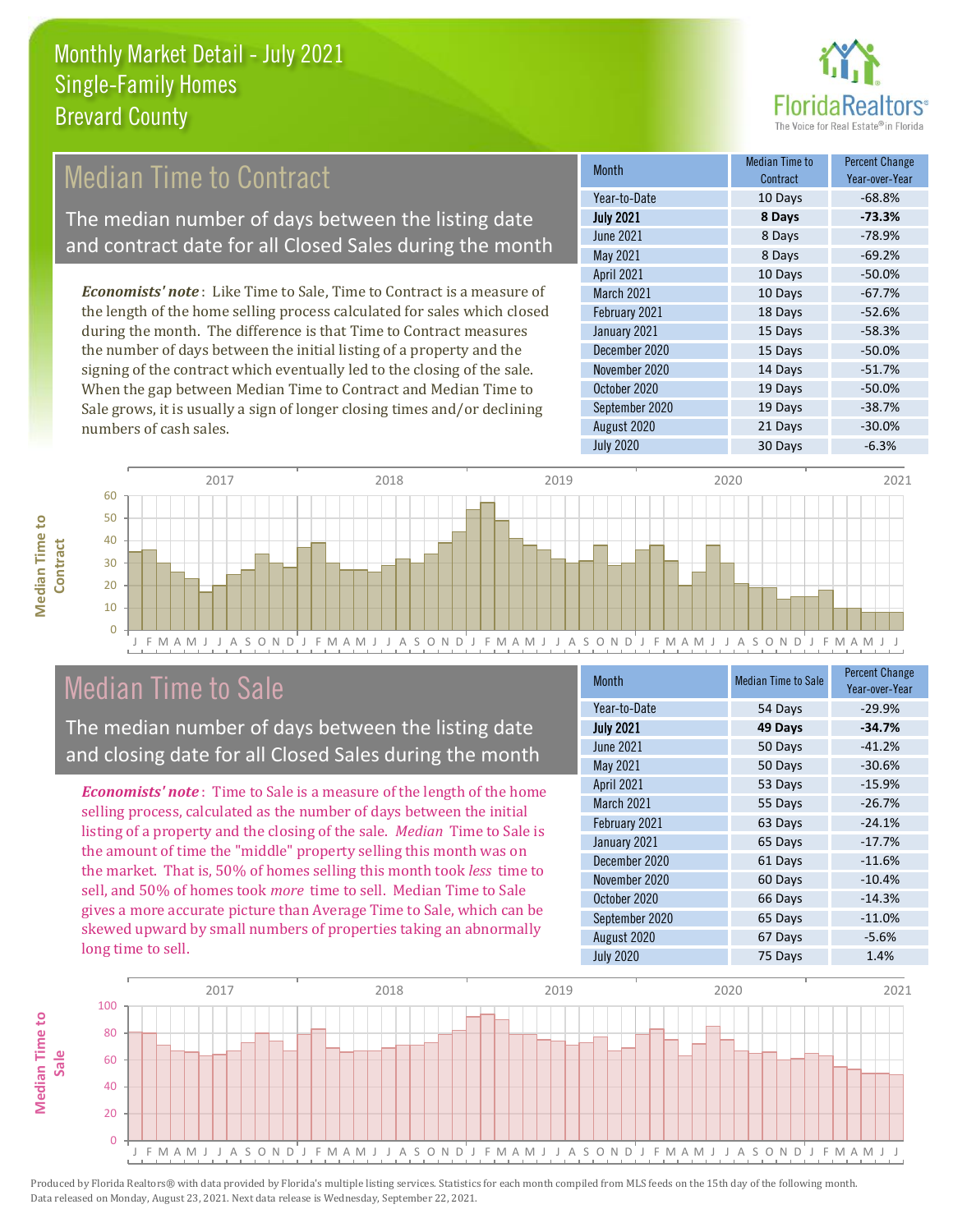distressed properties for sale.



| <b>New Pending Sales</b>                                                       | <b>Month</b>      | <b>New Pending Sales</b> | <b>Percent Change</b><br>Year-over-Year |
|--------------------------------------------------------------------------------|-------------------|--------------------------|-----------------------------------------|
|                                                                                | Year-to-Date      | 7.762                    | 5.8%                                    |
| The number of listed properties that went under                                | <b>July 2021</b>  | 1,073                    | $-6.5%$                                 |
| contract during the month                                                      | June 2021         | 1,043                    | $-19.1%$                                |
|                                                                                | May 2021          | 1,110                    | $-7.8%$                                 |
|                                                                                | <b>April 2021</b> | 1,153                    | 57.1%                                   |
| <b>Economists' note</b> : Because of the typical length of time it takes for a | <b>March 2021</b> | 1,206                    | 29.7%                                   |
| sale to close, economists consider Pending Sales to be a decent                | February 2021     | 1,093                    | 1.7%                                    |
| indicator of potential future Closed Sales. It is important to bear in         | January 2021      | 1.084                    | 13.7%                                   |
| mind, however, that not all Pending Sales will be closed successfully.         | December 2020     | 822                      | 19.5%                                   |
| So, the effectiveness of Pending Sales as a future indicator of Closed         | November 2020     | 912                      | 10.1%                                   |
| Sales is susceptible to changes in market conditions such as the               | October 2020      | 1,103                    | 18.0%                                   |

J F M A M J J A S O N D J F M A M J J A S O N D J F M A M J J A S O N D J F M A M J J A S O N D J F M A M J J  $\Omega$ 200 400 600 800 1,000 1,200 1,400 2017 2018 2019 2020 2021

# New Listings

The number of properties put onto the market during the month

availability of financing for homebuyers and the inventory of

*Economists' note* : New Listings tend to rise in delayed response to increasing prices, so they are often seen as a lagging indicator of market health. As prices rise, potential sellers raise their estimations of value—and in the most recent cycle, rising prices have freed up many potential sellers who were previously underwater on their mortgages. Note that in our calculations, we take care to not include properties that were recently taken off the market and quickly relisted, since these are not really *new* listings.

| <b>Month</b>      | <b>New Listings</b> | <b>Percent Change</b><br>Year-over-Year |
|-------------------|---------------------|-----------------------------------------|
| Year-to-Date      | 7,905               | 4.5%                                    |
| <b>July 2021</b>  | 1,270               | 12.2%                                   |
| <b>June 2021</b>  | 1,228               | 23.7%                                   |
| May 2021          | 1,116               | $-2.1%$                                 |
| April 2021        | 1,192               | 31.9%                                   |
| <b>March 2021</b> | 1,094               | $-10.0%$                                |
| February 2021     | 1,023               | $-7.8%$                                 |
| January 2021      | 982                 | $-8.2%$                                 |
| December 2020     | 817                 | 8.9%                                    |
| November 2020     | 888                 | $-7.4%$                                 |
| October 2020      | 1,144               | 4.8%                                    |
| September 2020    | 1,000               | 10.0%                                   |
| August 2020       | 949                 | $-3.5%$                                 |
| <b>July 2020</b>  | 1,132               | 3.8%                                    |

July 2020 1,148 14.2%

September 2020 1,060 35.2% August 2020 1,090 22.1%



Produced by Florida Realtors® with data provided by Florida's multiple listing services. Statistics for each month compiled from MLS feeds on the 15th day of the following month. Data released on Monday, August 23, 2021. Next data release is Wednesday, September 22, 2021.

**New Listings**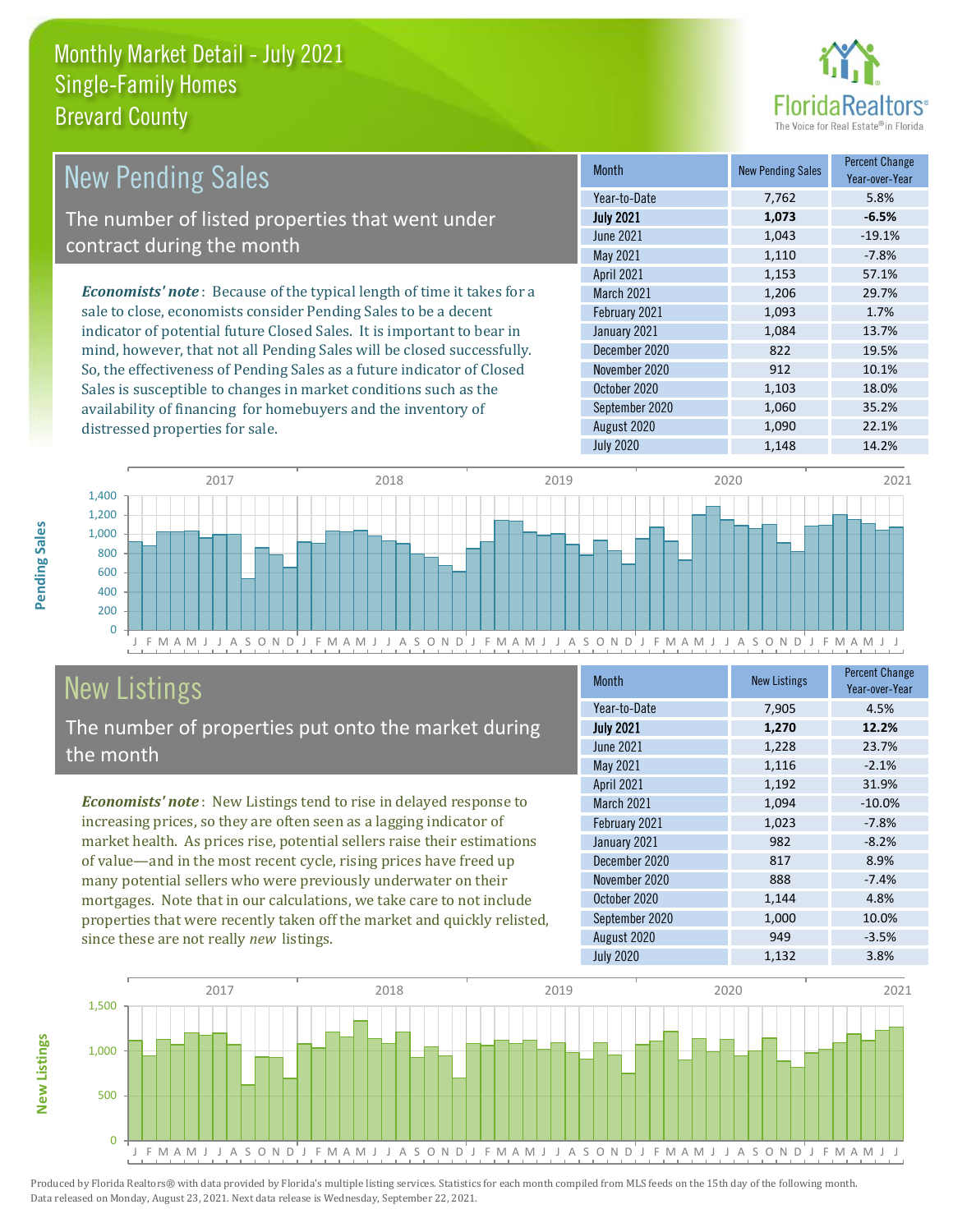

# Inventory (Active Listings)

The number of property listings active at the end of the month

*Economists' note* : There are a number of ways to define and calculate Inventory. Our method is to simply count the number of active listings on the last day of the month, and hold this number to compare with the same month the following year. Inventory rises when New Listings are outpacing the number of listings that go off-market (regardless of whether they actually sell). Likewise, it falls when New Listings aren't keeping up with the rate at which homes are going off-market.

| <b>Month</b>             | Inventory | <b>Percent Change</b><br>Year-over-Year |
|--------------------------|-----------|-----------------------------------------|
| <b>YTD (Monthly Avg)</b> | 933       | $-56.5%$                                |
| <b>July 2021</b>         | 1,093     | $-35.4%$                                |
| <b>June 2021</b>         | 931       | $-47.3%$                                |
| May 2021                 | 773       | $-65.2%$                                |
| April 2021               | 833       | $-65.8%$                                |
| March 2021               | 813       | $-65.9%$                                |
| February 2021            | 984       | $-56.0%$                                |
| January 2021             | 1,106     | $-51.3%$                                |
| December 2020            | 1,258     | $-43.7%$                                |
| November 2020            | 1,332     | $-42.9%$                                |
| October 2020             | 1,375     | $-41.4%$                                |
| September 2020           | 1,393     | $-39.8%$                                |
| August 2020              | 1,517     | $-34.4%$                                |
| <b>July 2020</b>         | 1,691     | $-29.7%$                                |



# Months Supply of Inventory

An estimate of the number of months it will take to deplete the current Inventory given recent sales rates

*Economists' note* : MSI is a useful indicator of market conditions. The benchmark for a balanced market (favoring neither buyer nor seller) is 5.5 months of inventory. Anything higher is traditionally a buyers' market, and anything lower is a sellers' market. There is no single accepted way of calculating MSI. A common method is to divide current Inventory by the most recent month's Closed Sales count, but this count is a usually poor predictor of future Closed Sales due to seasonal cycles. To eliminate seasonal effects, we use the 12-month average of monthly Closed Sales instead.

| <b>Month</b>             | <b>Months Supply</b> | <b>Percent Change</b><br>Year-over-Year |
|--------------------------|----------------------|-----------------------------------------|
| <b>YTD (Monthly Avg)</b> | 1.0                  | $-60.0%$                                |
| <b>July 2021</b>         | 1.1                  | $-45.0%$                                |
| <b>June 2021</b>         | 0.9                  | $-57.1%$                                |
| May 2021                 | 0.8                  | $-70.4%$                                |
| April 2021               | 0.9                  | $-69.0%$                                |
| March 2021               | 0.9                  | $-66.7%$                                |
| February 2021            | 1.1                  | $-57.7%$                                |
| January 2021             | 1.2                  | $-53.8%$                                |
| December 2020            | 1.4                  | $-46.2%$                                |
| November 2020            | 1.5                  | $-46.4%$                                |
| October 2020             | 1.5                  | $-46.4%$                                |
| September 2020           | 1.6                  | $-42.9%$                                |
| August 2020              | 1.8                  | $-35.7%$                                |
| <b>July 2020</b>         | 2.0                  | $-31.0%$                                |

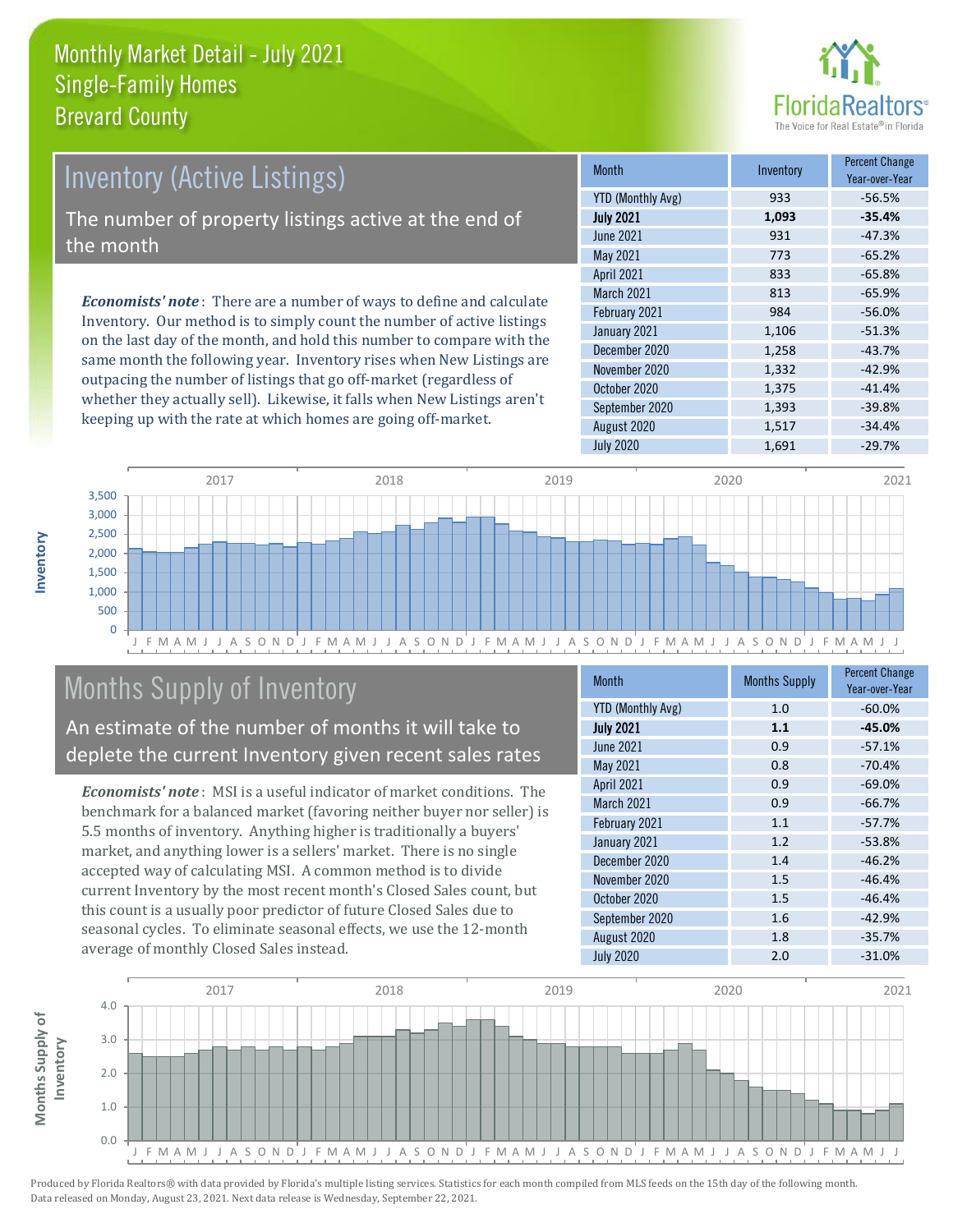

#### $$100,000 - $149,999$  22 -70.7% Sale Price Closed Sales Percent Change Year-over-Year Less than \$50,000 1 1 0.0% \$50,000 - \$99,999 5 -73.7% \$150,000 - \$199,999 64 -67.3% \$200,000 - \$249,999 157 -36.4% \$400,000 - \$599,999 206 8.4% \$600,000 - \$999,999 89 64.8% *Economists' note:* Closed Sales are one of the simplest—yet most important—indicators for the residential real estate market. When comparing Closed Sales across markets of different sizes, we recommend comparing the percent changes in sales rather than the number of sales. Closed Sales (and many other market metrics) are affected by seasonal cycles, so actual trends are more accurately represented by year-over-year changes (i.e. comparing a month's sales to the amount of sales in the same month in the previous year), rather than changes from one month to the next. \$1,000,000 or more 29 45.0% \$250,000 - \$299,999 206 21.2% \$300,000 - \$399,999 264 14.3% **July 2020** July 2021 Closed Sales by Sale Price The number of sales transactions which closed during the month



#### Median Time to Contract by Sale Price The median number of days between the listing date and contract date for all Closed Sales during the month

*Economists' note* : Like Time to Sale, Time to Contract is a measure of the length of the home selling process calculated for sales which closed during the month. The difference is that Time to Contract measures the number of days between the initial listing of a property and the signing of the contract which eventually led to the closing of the sale. When the gap between Median Time to Contract and Median Time to Sale grows, it is usually a sign of longer closing times and/or declining numbers of cash sales.

| <b>Sale Price</b>     | Median Time to<br>Contract | <b>Percent Change</b><br>Year-over-Year |
|-----------------------|----------------------------|-----------------------------------------|
| Less than \$50,000    | 196 Days                   | $-17.3%$                                |
| $$50,000 - $99,999$   | 9 Days                     | $-75.0%$                                |
| $$100,000 - $149,999$ | 19 Days                    | $-54.8%$                                |
| $$150,000 - $199,999$ | 8 Days                     | $-70.4%$                                |
| \$200,000 - \$249,999 | 9 Days                     | $-60.9%$                                |
| \$250,000 - \$299,999 | 7 Days                     | $-82.5%$                                |
| \$300,000 - \$399,999 | 7 Days                     | $-75.0%$                                |
| \$400,000 - \$599,999 | 11 Days                    | $-66.7%$                                |
| \$600,000 - \$999,999 | 11 Days                    | $-78.8%$                                |
| \$1,000,000 or more   | 22 Days                    | $-68.6%$                                |



Produced by Florida Realtors® with data provided by Florida's multiple listing services. Statistics for each month compiled from MLS feeds on the 15th day of the following month. Data released on Monday, August 23, 2021. Next data release is Wednesday, September 22, 2021.

**Median Time to Contract**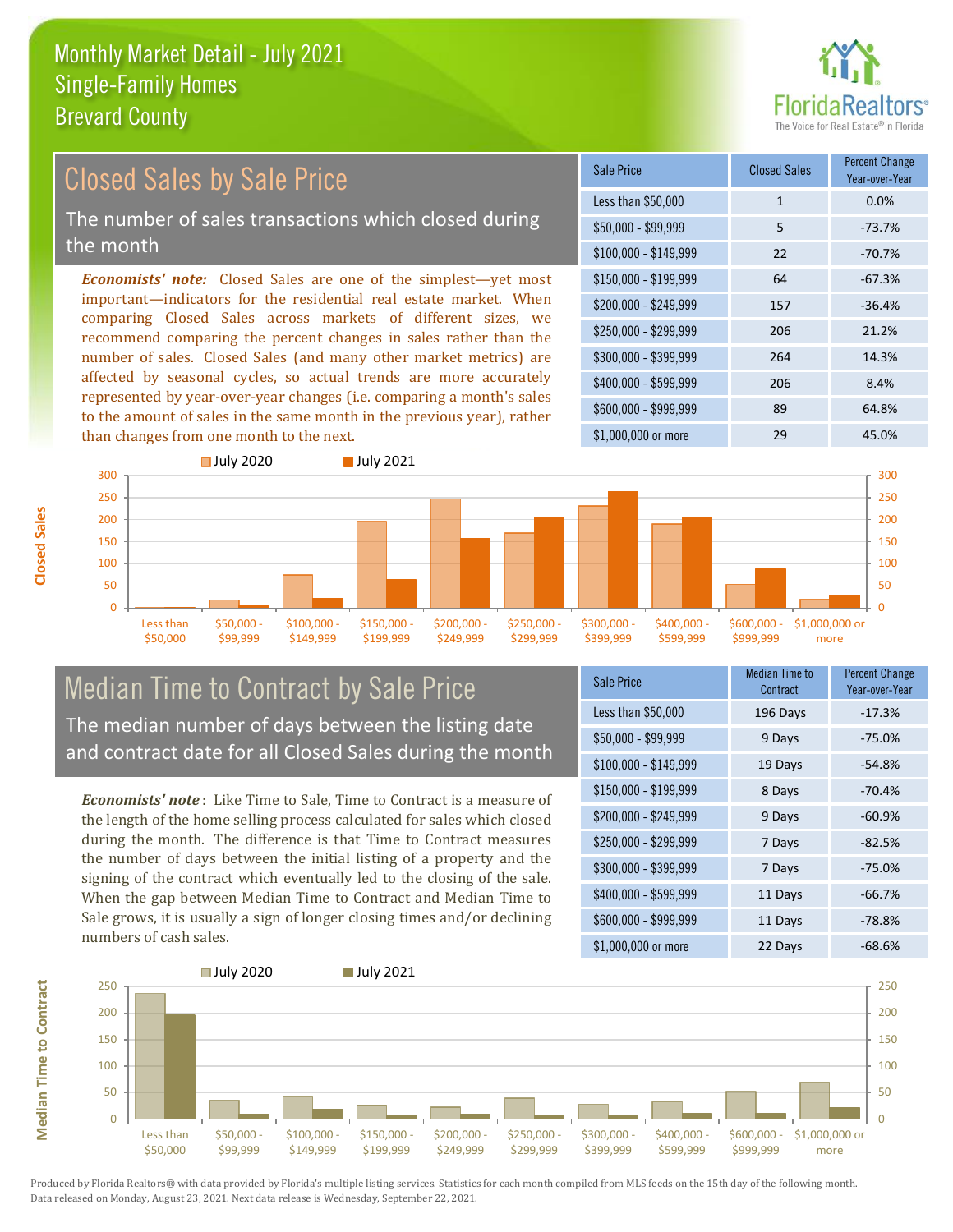

# New Listings by Initial Listing Price

The number of properties put onto the market during the month

*Economists' note:* New Listings tend to rise in delayed response to increasing prices, so they are often seen as a lagging indicator of market health. As prices rise, potential sellers raise their estimations of value—and in the most recent cycle, rising prices have freed up many potential sellers who were previously underwater on their mortgages. Note that in our calculations, we take care to not include properties that were recently taken off the market and quickly relisted, since these are not really *new* listings.

| <b>Initial Listing Price</b> | <b>New Listings</b> | <b>Percent Change</b><br>Year-over-Year |
|------------------------------|---------------------|-----------------------------------------|
| Less than \$50,000           | 0                   | N/A                                     |
| $$50,000 - $99,999$          | $\mathcal{P}$       | $-88.2%$                                |
| $$100,000 - $149,999$        | 20                  | $-59.2%$                                |
| $$150,000 - $199,999$        | 95                  | $-40.6%$                                |
| \$200,000 - \$249,999        | 181                 | $-21.0%$                                |
| \$250,000 - \$299,999        | 234                 | 7.8%                                    |
| \$300,000 - \$399,999        | 340                 | 42.3%                                   |
| \$400,000 - \$599,999        | 222                 | 68.2%                                   |
| \$600,000 - \$999,999        | 132                 | 97.0%                                   |
| \$1,000,000 or more          | 44                  | 100.0%                                  |



#### Inventory by Current Listing Price The number of property listings active at the end of the month

*Economists' note* : There are a number of ways to define and calculate Inventory. Our method is to simply count the number of active listings on the last day of the month, and hold this number to compare with the same month the following year. Inventory rises when New Listings are outpacing the number of listings that go off-market (regardless of whether they actually sell). Likewise, it falls when New Listings aren't keeping up with the rate at which homes are going off-market.

| <b>Current Listing Price</b> | Inventory | <b>Percent Change</b><br>Year-over-Year |
|------------------------------|-----------|-----------------------------------------|
| Less than \$50,000           | 1         | $-50.0%$                                |
| $$50,000 - $99,999$          | 4         | $-78.9%$                                |
| $$100,000 - $149,999$        | 19        | $-67.2%$                                |
| $$150,000 - $199,999$        | 84        | $-53.6%$                                |
| \$200,000 - \$249,999        | 108       | $-59.6%$                                |
| \$250,000 - \$299,999        | 162       | $-49.4%$                                |
| \$300,000 - \$399,999        | 256       | $-17.9%$                                |
| \$400,000 - \$599,999        | 215       | $-20.7%$                                |
| \$600,000 - \$999,999        | 150       | $-16.2%$                                |
| \$1,000,000 or more          | 94        | 14.6%                                   |



Produced by Florida Realtors® with data provided by Florida's multiple listing services. Statistics for each month compiled from MLS feeds on the 15th day of the following month. Data released on Monday, August 23, 2021. Next data release is Wednesday, September 22, 2021.

**Inventory**